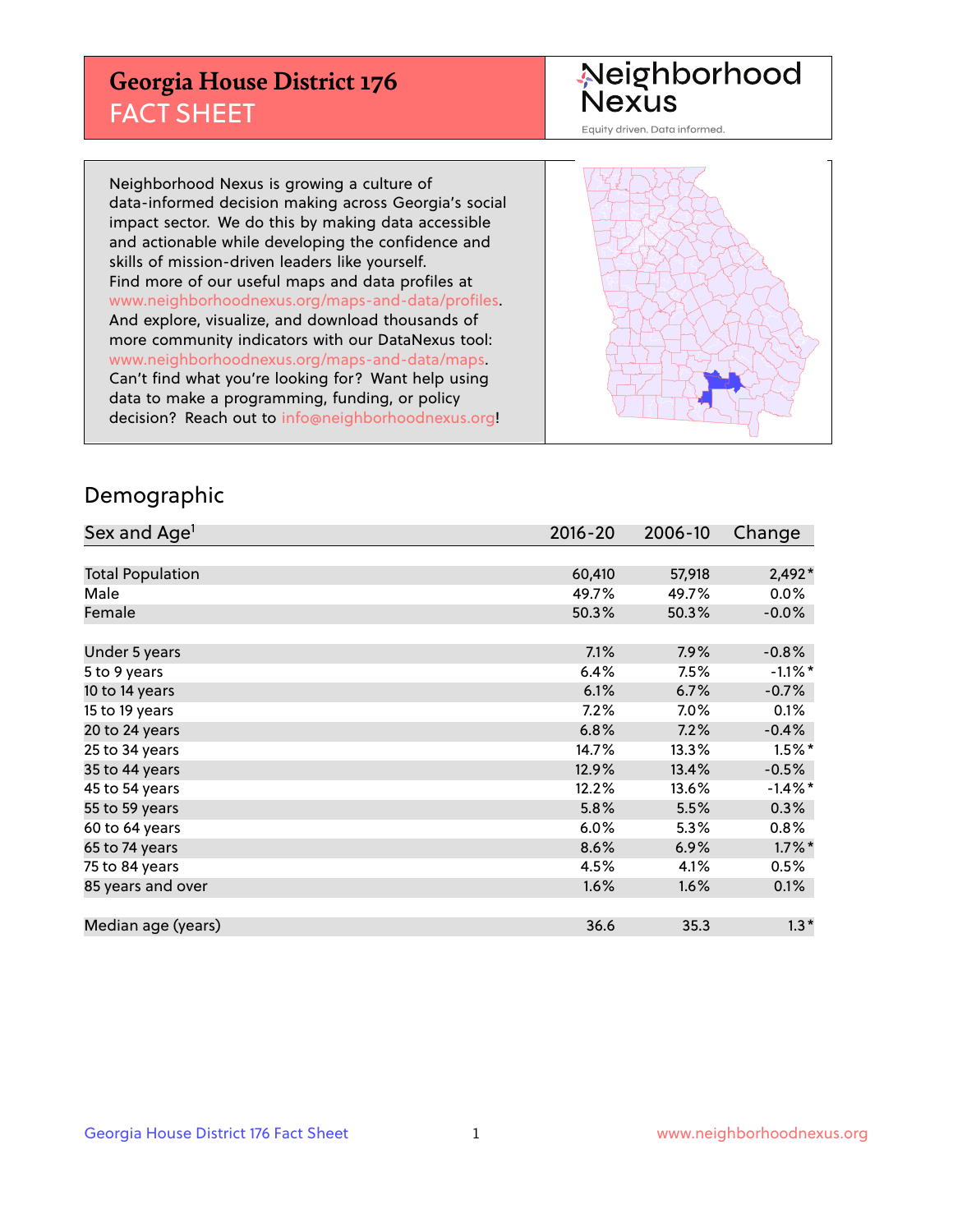## Demographic, continued...

| Race <sup>2</sup>                                            | $2016 - 20$ | 2006-10 | Change     |
|--------------------------------------------------------------|-------------|---------|------------|
| <b>Total population</b>                                      | 60,410      | 57,918  | $2,492*$   |
| One race                                                     | 97.2%       | 99.0%   | $-1.8\%$ * |
| White                                                        | 69.0%       | 68.6%   | 0.4%       |
| <b>Black or African American</b>                             | 24.6%       | 25.8%   | $-1.1%$    |
| American Indian and Alaska Native                            | 0.4%        | 0.2%    | 0.2%       |
| Asian                                                        | 1.0%        | 0.8%    | 0.2%       |
| Native Hawaiian and Other Pacific Islander                   | 0.0%        | 0.0%    | 0.0%       |
| Some other race                                              | 2.1%        | 3.6%    | $-1.5%$ *  |
| Two or more races                                            | 2.8%        | 1.0%    | $1.8\%$ *  |
| Race alone or in combination with other race(s) <sup>3</sup> | $2016 - 20$ | 2006-10 | Change     |
| Total population                                             | 60,410      | 57,918  | $2,492*$   |
| White                                                        | 71.4%       | 69.4%   | 2.0%       |
| <b>Black or African American</b>                             | 25.8%       | 26.3%   | $-0.5%$    |
| American Indian and Alaska Native                            | 1.1%        | 0.5%    | 0.6%       |
| Asian                                                        | 1.5%        | 0.9%    | 0.6%       |
| Native Hawaiian and Other Pacific Islander                   | 0.1%        | 0.0%    | 0.1%       |
| Some other race                                              | 3.0%        | 3.8%    | $-0.8%$    |
| Hispanic or Latino and Race <sup>4</sup>                     | $2016 - 20$ | 2006-10 | Change     |
| <b>Total population</b>                                      | 60,410      | 57,918  | 2,492*     |
| Hispanic or Latino (of any race)                             | 8.7%        | 7.1%    | $1.6\%$ *  |
| Not Hispanic or Latino                                       | 91.3%       | 92.9%   | $-1.6\%$ * |
| White alone                                                  | 63.9%       | 65.6%   | $-1.6%$    |
| <b>Black or African American alone</b>                       | 24.3%       | 25.5%   | $-1.2%$    |
| American Indian and Alaska Native alone                      | 0.3%        | 0.1%    | 0.2%       |
| Asian alone                                                  | 1.0%        | 0.8%    | 0.2%       |
| Native Hawaiian and Other Pacific Islander alone             | 0.0%        | 0.0%    | 0.0%       |
| Some other race alone                                        | 0.1%        | 0.1%    | $-0.0%$    |
| Two or more races                                            | 1.7%        | 0.8%    | $0.9\%$ *  |
| U.S. Citizenship Status <sup>5</sup>                         | $2016 - 20$ | 2006-10 | Change     |
| Foreign-born population                                      | 2,715       | 2,493   | 222        |
| Naturalized U.S. citizen                                     | 35.9%       | 30.4%   | 5.5%       |
| Not a U.S. citizen                                           | 64.1%       | 69.6%   | $-5.5%$    |
|                                                              |             |         |            |
| Citizen, Voting Age Population <sup>6</sup>                  | $2016 - 20$ | 2006-10 | Change     |
| Citizen, 18 and over population                              | 44,586      | 41,110  | 3,476*     |
| Male                                                         | 49.9%       | 49.3%   | 0.6%       |
| Female                                                       | 50.1%       | 50.7%   | $-0.6%$    |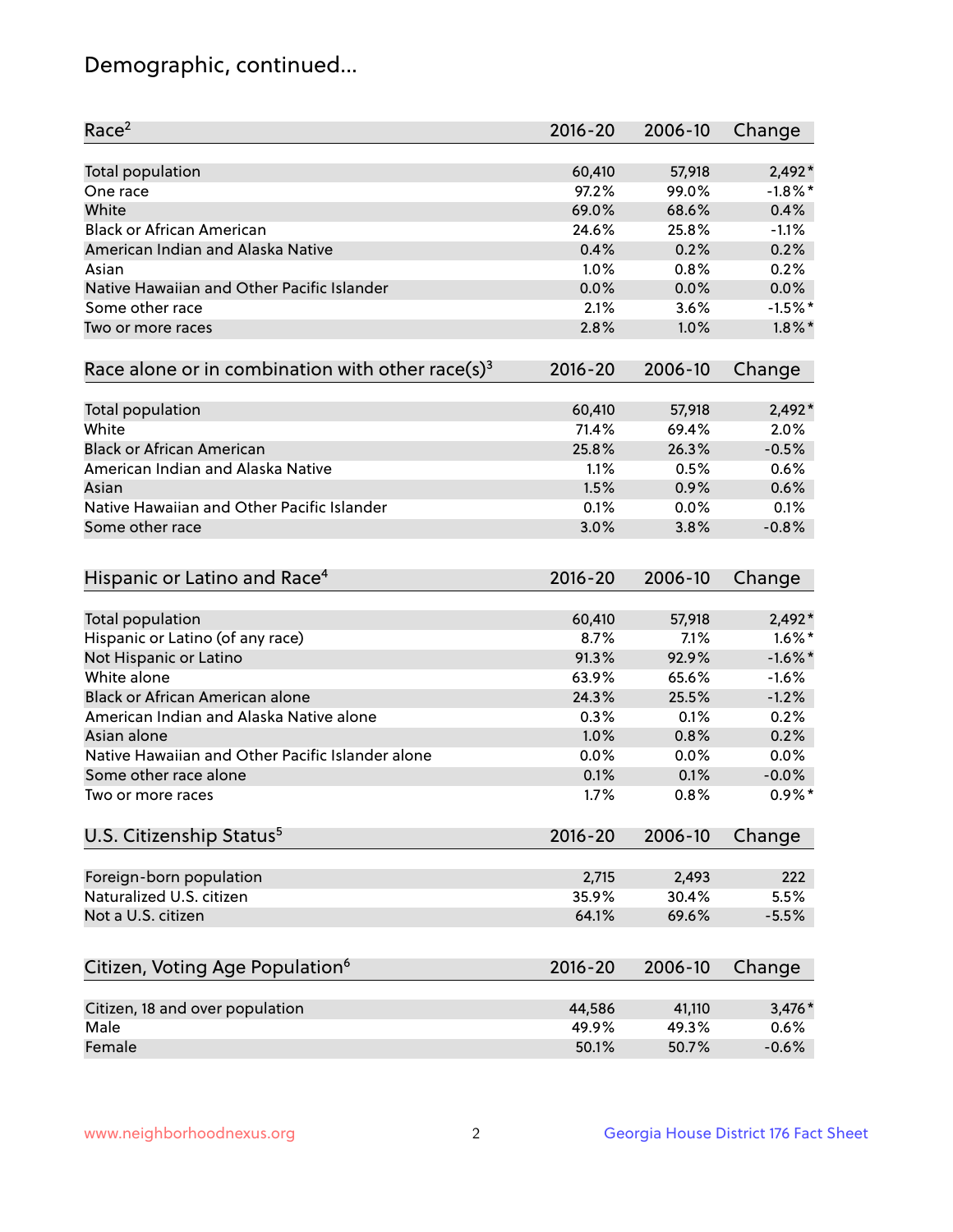#### Economic

| Income <sup>7</sup>                                 | $2016 - 20$ | 2006-10 | Change     |
|-----------------------------------------------------|-------------|---------|------------|
|                                                     |             |         |            |
| All households                                      | 22,036      | 20,335  | $1,702*$   |
| Less than \$10,000                                  | 11.1%       | 11.2%   | $-0.1%$    |
| \$10,000 to \$14,999                                | 6.7%        | 8.8%    | $-2.1\%$ * |
| \$15,000 to \$24,999                                | 13.3%       | 13.9%   | $-0.5%$    |
| \$25,000 to \$34,999                                | 14.1%       | 12.9%   | 1.2%       |
| \$35,000 to \$49,999                                | 13.0%       | 15.4%   | $-2.5%$    |
| \$50,000 to \$74,999                                | 17.2%       | 19.9%   | $-2.6%$    |
| \$75,000 to \$99,999                                | 10.8%       | 9.5%    | 1.3%       |
| \$100,000 to \$149,999                              | 9.4%        | 5.7%    | $3.7\%$ *  |
| \$150,000 to \$199,999                              | 2.6%        | 1.2%    | 1.3%       |
| \$200,000 or more                                   | 1.7%        | 1.5%    | 0.2%       |
| Median household income (dollars)                   | 40,869      | 38,334  | 2,535*     |
| Mean household income (dollars)                     | 54,542      | 48,529  | $6,013*$   |
| With earnings                                       | 70.9%       | 74.3%   | $-3.4\%$ * |
| Mean earnings (dollars)                             | 59,267      | 50,738  | 8,529*     |
| <b>With Social Security</b>                         | 33.8%       | 33.4%   | 0.3%       |
| Mean Social Security income (dollars)               | 17,409      | 15,295  | $2,114*$   |
| With retirement income                              | 16.9%       | 14.6%   | $2.4\%$ *  |
| Mean retirement income (dollars)                    | 20,589      | 18,851  | 1,738      |
| With Supplemental Security Income                   | 7.6%        | 7.1%    | 0.5%       |
| Mean Supplemental Security Income (dollars)         | 8,198       | 6,849   | 1,349      |
| With cash public assistance income                  | 1.5%        | 1.3%    | 0.3%       |
| Mean cash public assistance income (dollars)        | 1,542       | 2,611   | $-1,069$   |
| With Food Stamp/SNAP benefits in the past 12 months | 14.9%       | 14.2%   | 0.7%       |
|                                                     |             |         |            |
| Families                                            | 14,691      | 14,673  | 19         |
| Less than \$10,000                                  | 7.0%        | 8.5%    | $-1.5%$    |
| \$10,000 to \$14,999                                | 4.9%        | 4.5%    | 0.4%       |
| \$15,000 to \$24,999                                | 8.9%        | 13.1%   | $-4.2%$    |
| \$25,000 to \$34,999                                | 13.6%       | 13.0%   | 0.6%       |
| \$35,000 to \$49,999                                | 13.0%       | 16.5%   | $-3.5%$    |
| \$50,000 to \$74,999                                | 21.4%       | 21.8%   | $-0.4%$    |
| \$75,000 to \$99,999                                | 12.8%       | 11.6%   | 1.2%       |
| \$100,000 to \$149,999                              | 12.3%       | 7.5%    | 4.9%*      |
| \$150,000 to \$199,999                              | 3.6%        | 1.5%    | 2.1%       |
| \$200,000 or more                                   | 2.4%        | 1.9%    | 0.5%       |
| Median family income (dollars)                      | 52,974      | 45,397  | $7,577*$   |
| Mean family income (dollars)                        | 64,480      | 55,389  | 9,090*     |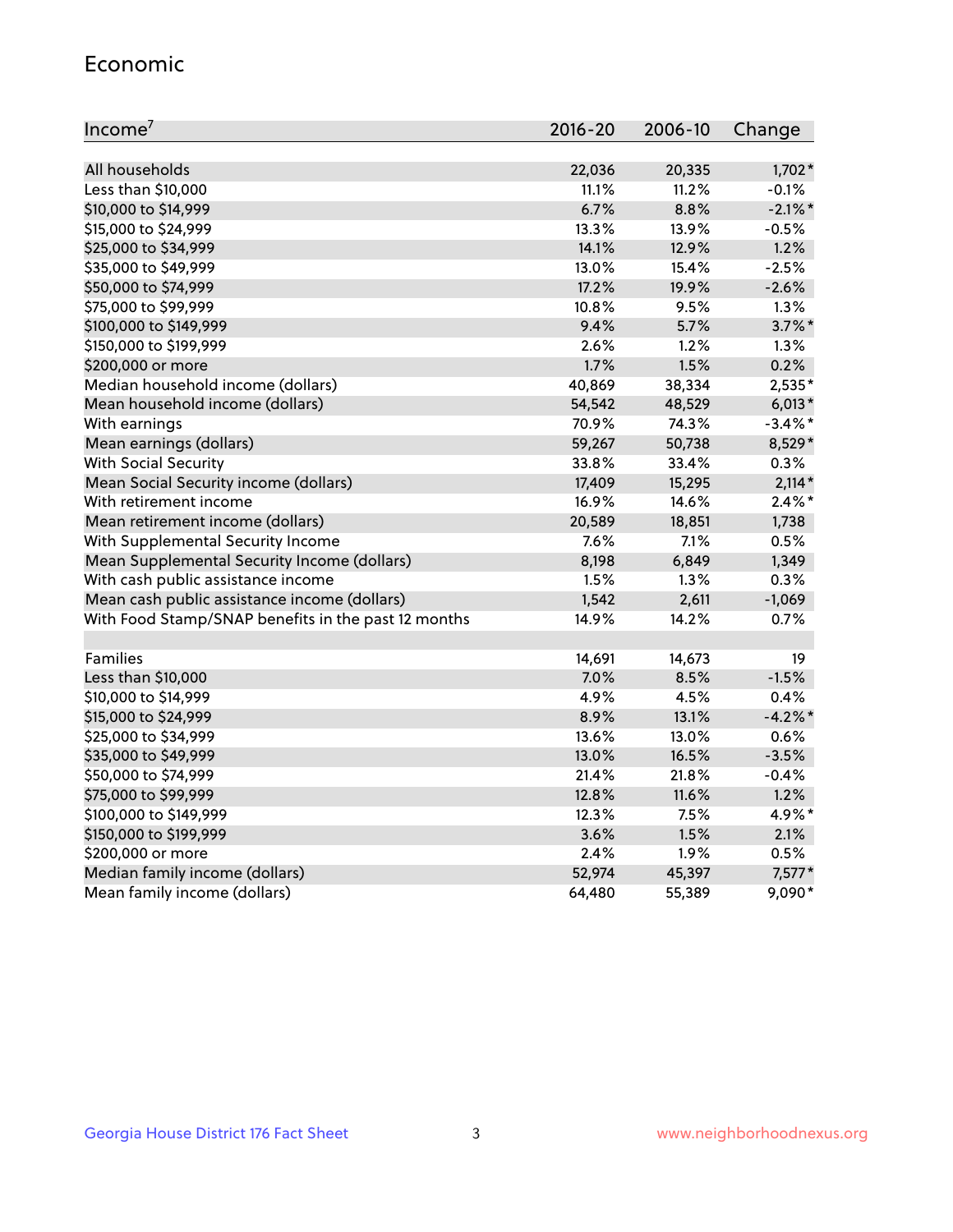## Economic, continued...

| Income, continued <sup>8</sup>                                        | $2016 - 20$ | 2006-10 | Change   |
|-----------------------------------------------------------------------|-------------|---------|----------|
|                                                                       |             |         |          |
| Nonfamily households                                                  | 7,345       | 5,662   | $1,683*$ |
| Median nonfamily income (dollars)                                     | 22,562      | 19,715  | 2,846*   |
| Mean nonfamily income (dollars)                                       | 32,388      | 28,885  | 3,503    |
| Median earnings for workers (dollars)                                 | 29,934      | 23,282  | $6,653*$ |
| Median earnings for male full-time, year-round workers                | 39,348      | 34,509  | 4,838*   |
| (dollars)                                                             |             |         |          |
| Median earnings for female full-time, year-round workers<br>(dollars) | 34,387      | 26,502  | 7,885*   |
| Per capita income (dollars)                                           | 20,944      | 17,846  | $3,098*$ |
|                                                                       |             |         |          |
| Families and People Below Poverty Level <sup>9</sup>                  | 2016-20     | 2006-10 | Change   |
|                                                                       |             |         |          |
| <b>All families</b>                                                   | 18.5%       | 16.4%   | 2.1%     |
| With related children under 18 years                                  | 29.3%       | 24.1%   | 5.3%     |
| With related children under 5 years only                              | 29.9%       | 24.9%   | 4.9%     |
| Married couple families                                               | 10.2%       | 8.4%    | 1.8%     |
| With related children under 18 years                                  | 13.2%       | 13.2%   | $-0.0%$  |
| With related children under 5 years only                              | 13.2%       | 9.8%    | 3.4%     |
| Families with female householder, no husband present                  | 46.7%       | 38.2%   | 8.5%     |
| With related children under 18 years                                  | 58.7%       | 47.4%   | 11.3%    |
| With related children under 5 years only                              | 53.6%       | 63.0%   | $-9.4%$  |
| All people                                                            | 23.9%       | 20.4%   | $3.5%$ * |
| Under 18 years                                                        | 37.0%       | 31.6%   | 5.4%     |
| Related children under 18 years                                       | 36.6%       | 31.3%   | 5.3%     |
|                                                                       | 40.2%       | 35.2%   | 5.0%     |
| Related children under 5 years                                        |             |         |          |
| Related children 5 to 17 years                                        | 34.9%       | 29.6%   | 5.4%     |
| 18 years and over                                                     | 19.7%       | 16.2%   | 3.5%     |
| 18 to 64 years                                                        | 20.5%       | 17.1%   | 3.4%     |
| 65 years and over                                                     | 16.4%       | 12.0%   | 4.4%     |
| People in families                                                    | 22.1%       | 18.9%   | 3.2%     |
| Unrelated individuals 15 years and over                               | 32.7%       | 30.0%   | 2.8%     |
|                                                                       |             |         |          |
| Non-Hispanic white people                                             | 17.4%       | 13.0%   | 4.4%*    |
| Black or African-American people                                      | 34.1%       | 35.8%   | $-1.8%$  |
| Asian people                                                          | 26.2%       | 2.5%    | 23.8%    |
| Hispanic or Latino people                                             | 40.6%       | 43.0%   | $-2.4%$  |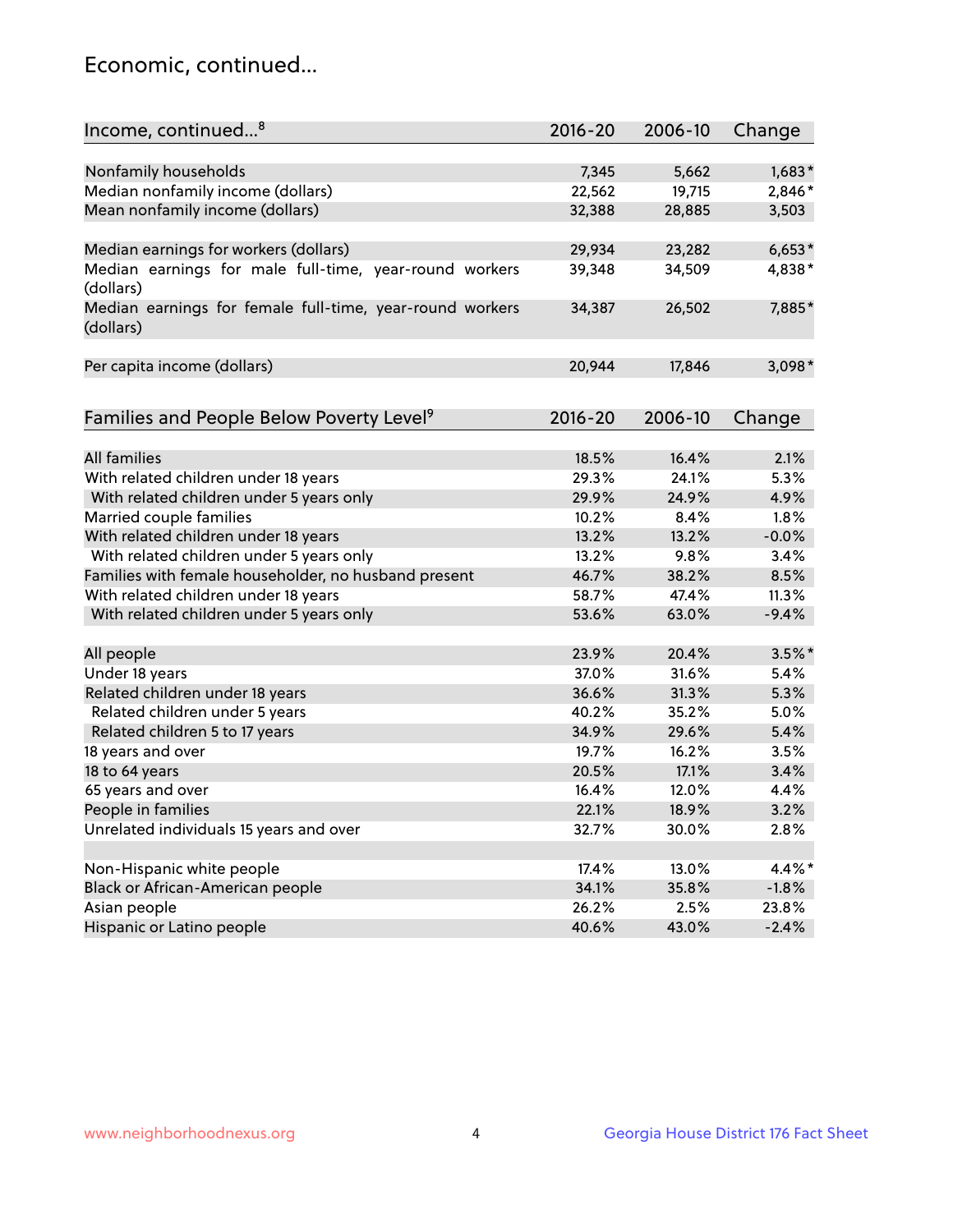## Employment

| Employment Status <sup>10</sup>                               | $2016 - 20$ | 2006-10 | Change     |
|---------------------------------------------------------------|-------------|---------|------------|
|                                                               |             |         |            |
| Population 16 years and over                                  | 47,821      | 44,247  | $3,574*$   |
| In labor force                                                | 54.2%       | 57.2%   | $-3.0%$    |
| Civilian labor force                                          | 52.2%       | 55.2%   | $-3.0%$    |
| Employed                                                      | 49.9%       | 51.3%   | $-1.4%$    |
| Unemployed                                                    | 2.4%        | 3.9%    | $-1.6%$    |
| <b>Armed Forces</b>                                           | 1.9%        | 2.0%    | $-0.0%$    |
| Not in labor force                                            | 45.8%       | 42.8%   | 3.0%       |
|                                                               |             |         |            |
| Civilian labor force                                          | 24,981      | 24,426  | 555        |
| <b>Unemployment Rate</b>                                      | 4.5%        | 7.1%    | $-2.6%$    |
| Females 16 years and over                                     | 23,965      | 22,123  | $1,842*$   |
| In labor force                                                | 51.7%       | 52.4%   | $-0.7%$    |
| Civilian labor force                                          | 50.9%       | 51.8%   | $-0.9%$    |
| Employed                                                      | 48.4%       | 47.7%   | 0.8%       |
|                                                               |             |         |            |
| Own children of the householder under 6 years                 | 4,897       | 5,143   | $-246$     |
| All parents in family in labor force                          | 58.6%       | 62.6%   | $-4.0%$    |
|                                                               |             |         |            |
| Own children of the householder 6 to 17 years                 | 7,914       | 8,769   | $-856$     |
| All parents in family in labor force                          | 65.1%       | 67.7%   | $-2.7%$    |
|                                                               |             |         |            |
| Industry <sup>11</sup>                                        | $2016 - 20$ | 2006-10 | Change     |
|                                                               |             |         |            |
| Civilian employed population 16 years and over                | 23,850      | 22,686  | 1,164      |
| Agriculture, forestry, fishing and hunting, and mining        | 3.7%        | 4.3%    | $-0.6%$    |
| Construction                                                  | 6.0%        | 8.0%    | $-2.0%$    |
| Manufacturing                                                 | 14.5%       | 13.7%   | 0.8%       |
| Wholesale trade                                               | 2.5%        | 2.9%    | $-0.4%$    |
| Retail trade                                                  | 10.9%       | 13.5%   | $-2.6\%$ * |
| Transportation and warehousing, and utilities                 | 8.1%        | 7.2%    | 0.8%       |
| Information                                                   | 0.7%        | 1.2%    | $-0.5%$    |
| Finance and insurance, and real estate and rental and leasing | 3.7%        | 4.1%    | $-0.4%$    |
| Professional, scientific, and management, and administrative  | 7.0%        | 5.4%    | 1.5%       |
| and waste management services                                 |             |         |            |
| Educational services, and health care and social assistance   | 23.1%       | 21.6%   | 1.5%       |
| Arts, entertainment, and recreation, and accommodation and    | 8.1%        | 6.2%    | 2.0%       |
| food services                                                 |             |         |            |
| Other services, except public administration                  | 5.0%        | 3.8%    | 1.2%       |
| Public administration                                         | 6.6%        | 8.0%    | $-1.4%$    |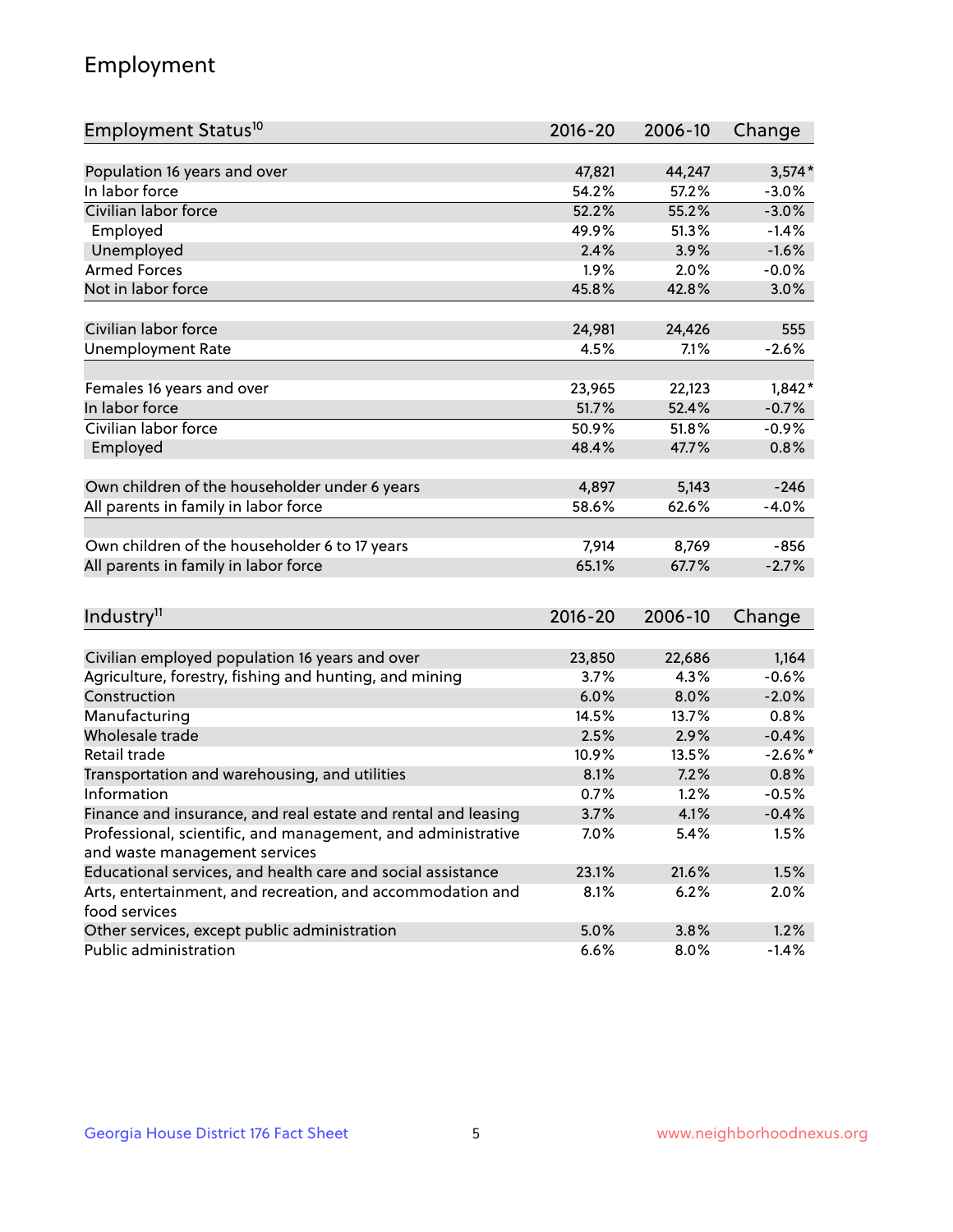## Employment, continued...

| Occupation <sup>12</sup>                                                    | $2016 - 20$ | 2006-10 | Change     |
|-----------------------------------------------------------------------------|-------------|---------|------------|
| Civilian employed population 16 years and over                              | 23,850      | 22,686  | 1,164      |
| Management, business, science, and arts occupations                         | 29.4%       | 24.5%   | 4.8%*      |
| Service occupations                                                         | 17.3%       | 17.2%   | 0.1%       |
| Sales and office occupations                                                | 21.7%       | 24.6%   | $-3.0\%$ * |
|                                                                             |             |         |            |
| Natural<br>and<br>maintenance<br>resources,<br>construction,<br>occupations | 12.7%       | 15.7%   | $-3.0%$    |
| Production, transportation, and material moving occupations                 | 18.9%       | 17.9%   | 1.0%       |
| Class of Worker <sup>13</sup>                                               | $2016 - 20$ | 2006-10 | Change     |
|                                                                             |             |         |            |
| Civilian employed population 16 years and over                              | 23,850      | 22,686  | 1,164      |
| Private wage and salary workers                                             | 77.3%       | 73.6%   | 3.7%       |
| Government workers                                                          | 16.3%       | 20.5%   | $-4.2%$    |
| Self-employed in own not incorporated business workers                      | 6.2%        | 5.6%    | 0.6%       |
| Unpaid family workers                                                       | 0.2%        | 0.3%    | $-0.1%$    |
| Job Flows <sup>14</sup>                                                     | 2019        | 2010    | Change     |
|                                                                             |             |         |            |
| Total Jobs in district                                                      | 15,649      | 14,479  | 1,170      |
| Held by residents of district                                               | 36.3%       | 38.6%   | $-2.3%$    |
| Held by non-residents of district                                           | 63.7%       | 61.4%   | 2.3%       |
| Jobs by Industry Sector <sup>15</sup>                                       | 2019        | 2010    | Change     |
|                                                                             |             |         |            |
| Total Jobs in district                                                      | 15,649      | 14,479  | 1,170      |
| Goods Producing sectors                                                     | 34.2%       | 26.4%   | 7.8%       |
| Trade, Transportation, and Utilities sectors                                | 16.1%       | 17.4%   | $-1.4%$    |
| All Other Services sectors                                                  | 49.7%       | 56.2%   | $-6.4%$    |
| Total Jobs in district held by district residents                           | 5,680       | 5,588   | 92         |
| <b>Goods Producing sectors</b>                                              | 31.2%       | 24.8%   | 6.4%       |
| Trade, Transportation, and Utilities sectors                                | 13.2%       | 13.7%   | $-0.5%$    |
| All Other Services sectors                                                  | 55.6%       | 61.5%   | $-5.9%$    |
|                                                                             |             |         |            |
| Jobs by Earnings <sup>16</sup>                                              | 2019        | 2010    | Change     |
|                                                                             |             |         |            |
| Total Jobs in district                                                      | 15,649      | 14,479  | 1,170      |
| Jobs with earnings \$1250/month or less                                     | 21.4%       | 27.8%   | $-6.4%$    |
| Jobs with earnings \$1251/month to \$3333/month                             | 45.6%       | 49.6%   | $-4.0%$    |
| Jobs with earnings greater than \$3333/month                                | 33.0%       | 22.6%   | 10.4%      |
| Total Jobs in district held by district residents                           | 5,680       | 5,588   | 92         |
| Jobs with earnings \$1250/month or less                                     | 23.5%       | 28.5%   | $-5.0%$    |
| Jobs with earnings \$1251/month to \$3333/month                             | 44.3%       | 48.2%   | $-3.9%$    |
| Jobs with earnings greater than \$3333/month                                | 32.3%       | 23.3%   | 8.9%       |
|                                                                             |             |         |            |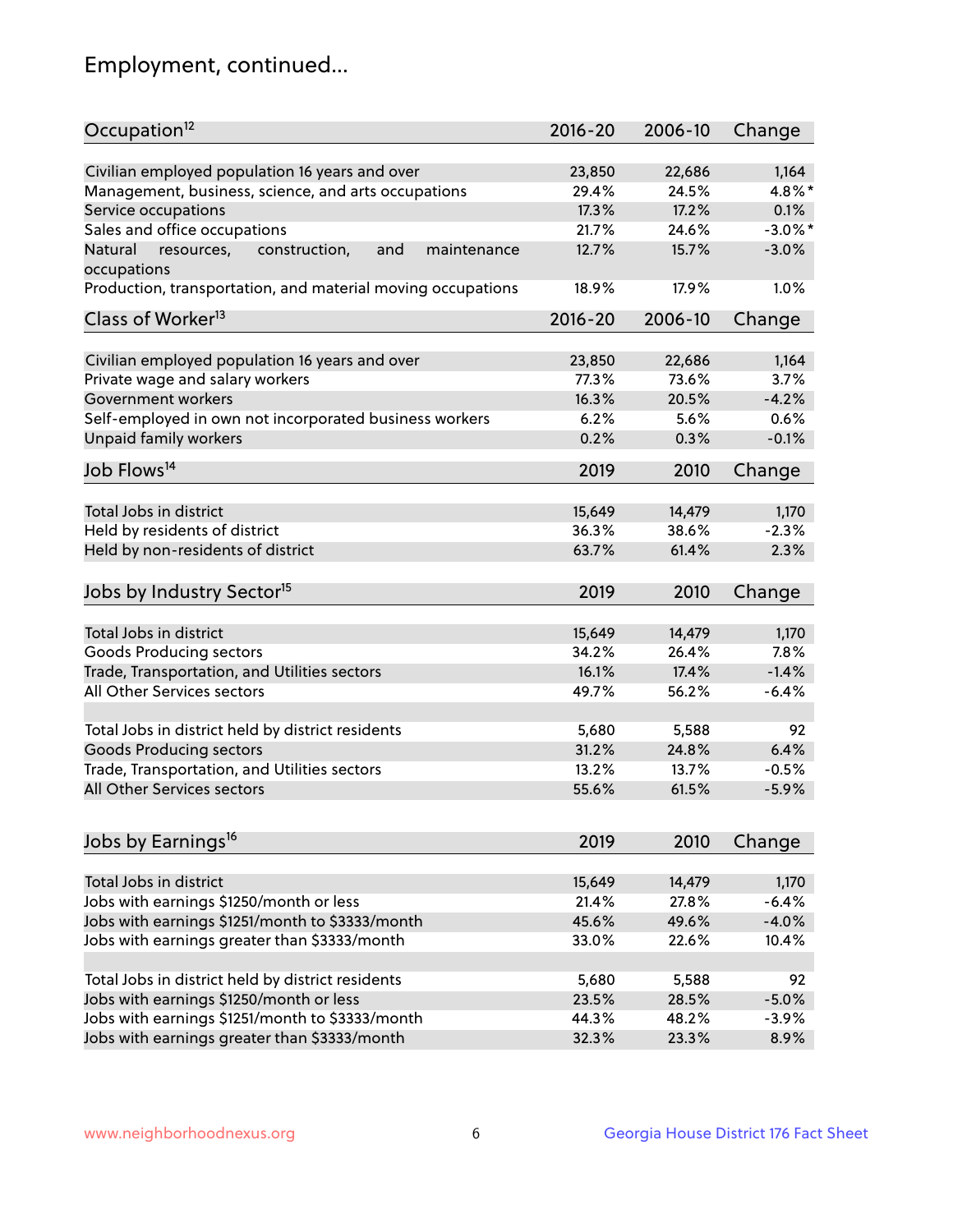## Employment, continued...

| Jobs by Age of Worker <sup>17</sup>               | 2019   | 2010   | Change  |
|---------------------------------------------------|--------|--------|---------|
|                                                   |        |        |         |
| Total Jobs in district                            | 15,649 | 14,479 | 1,170   |
| Jobs with workers age 29 or younger               | 21.1%  | 21.1%  | 0.0%    |
| Jobs with workers age 30 to 54                    | 56.9%  | 60.4%  | $-3.4%$ |
| Jobs with workers age 55 or older                 | 21.9%  | 18.5%  | 3.4%    |
|                                                   |        |        |         |
| Total Jobs in district held by district residents | 5,680  | 5,588  | 92      |
| Jobs with workers age 29 or younger               | 20.9%  | 18.5%  | 2.4%    |
| Jobs with workers age 30 to 54                    | 55.8%  | 60.3%  | $-4.5%$ |
| Jobs with workers age 55 or older                 | 23.3%  | 21.2%  | 2.1%    |
|                                                   |        |        |         |

#### Education

| School Enrollment <sup>18</sup>                | $2016 - 20$ | 2006-10 | Change     |
|------------------------------------------------|-------------|---------|------------|
|                                                |             |         |            |
| Population 3 years and over enrolled in school | 13,484      | 14,732  | $-1,248$   |
| Nursery school, preschool                      | 6.1%        | 6.9%    | $-0.8%$    |
| Kindergarten                                   | 5.9%        | 5.6%    | 0.4%       |
| Elementary school (grades 1-8)                 | 42.1%       | 44.0%   | $-1.9\%$   |
| High school (grades 9-12)                      | 24.5%       | 23.9%   | 0.6%       |
| College or graduate school                     | 21.4%       | 19.7%   | $1.8\%$    |
| Educational Attainment <sup>19</sup>           | $2016 - 20$ | 2006-10 | Change     |
|                                                |             |         |            |
| Population 25 years and over                   | 40,200      | 36,845  | $3,354*$   |
| Less than 9th grade                            | 6.4%        | $7.9\%$ | $-1.5%$    |
| 9th to 12th grade, no diploma                  | 13.0%       | 13.7%   | $-0.7%$    |
| High school graduate (includes equivalency)    | 38.8%       | 38.4%   | 0.4%       |
| Some college, no degree                        | 17.8%       | 20.8%   | $-3.0\%$ * |
| Associate's degree                             | 8.2%        | 7.3%    | 0.9%       |
| Bachelor's degree                              | 10.4%       | 6.6%    | $3.8\%$ *  |
| Graduate or professional degree                | 5.4%        | 5.2%    | 0.1%       |
|                                                |             |         |            |
| Percent high school graduate or higher         | 80.6%       | 78.3%   | 2.3%       |
| Percent bachelor's degree or higher            | 15.7%       | 11.8%   | $3.9\%$ *  |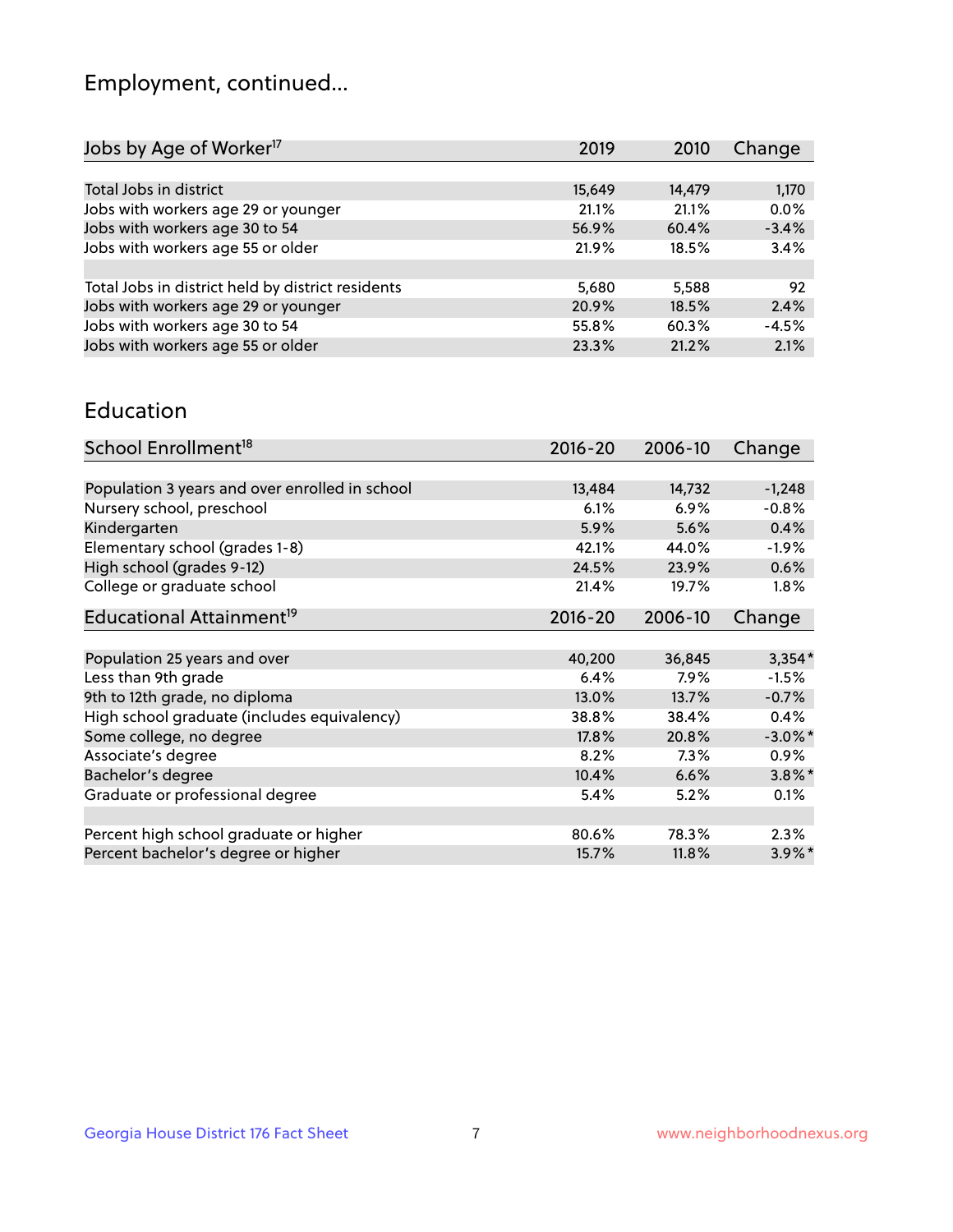## Housing

| Households by Type <sup>20</sup>                     | 2016-20 | 2006-10 | Change     |
|------------------------------------------------------|---------|---------|------------|
|                                                      |         |         |            |
| Total households                                     | 22,036  | 20,335  | $1,702*$   |
| Family households (families)                         | 66.7%   | 72.2%   | $-5.5%$ *  |
| With own children under 18 years                     | 25.5%   | 33.0%   | $-7.5%$ *  |
| Married-couple family                                | 48.0%   | 49.9%   | $-1.9%$    |
| With own children of the householder under 18 years  | 15.2%   | 21.4%   | $-6.2%$    |
| Male householder, no wife present, family            | 5.5%    | 5.3%    | 0.2%       |
| With own children of the householder under 18 years  | 2.5%    | 2.3%    | 0.1%       |
| Female householder, no husband present, family       | 13.2%   | 17.0%   | $-3.8\%$ * |
| With own children of the householder under 18 years  | 7.8%    | 9.3%    | $-1.4%$    |
| Nonfamily households                                 | 33.3%   | 27.8%   | $5.5%$ *   |
| Householder living alone                             | 29.0%   | 24.5%   | 4.5%*      |
| 65 years and over                                    | 10.5%   | 11.1%   | $-0.6%$    |
|                                                      |         |         |            |
| Households with one or more people under 18 years    | 30.1%   | 37.8%   | $-7.7\%$ * |
| Households with one or more people 65 years and over | 27.9%   | 24.9%   | $3.1\%$ *  |
|                                                      |         |         |            |
| Average household size                               | 2.58    | 2.70    | $-0.12*$   |
| Average family size                                  | 3.19    | 3.22    | $-0.03$    |
|                                                      |         |         |            |
| Housing Occupancy <sup>21</sup>                      | 2016-20 | 2006-10 | Change     |
|                                                      |         |         |            |
| Total housing units                                  | 25,967  | 24,543  | $1,424*$   |
| Occupied housing units                               | 84.9%   | 82.9%   | 2.0%       |
| Vacant housing units                                 | 15.1%   | 17.1%   | $-2.0%$    |
|                                                      |         |         |            |
| Homeowner vacancy rate                               | 1.0     | 3.5     | $-2.5$     |
| Rental vacancy rate                                  | 4.0     | 8.1     | $-4.1$     |
|                                                      |         |         |            |
| Units in Structure <sup>22</sup>                     | 2016-20 | 2006-10 | Change     |
|                                                      |         |         |            |
| Total housing units                                  | 25,967  | 24,543  | $1,424*$   |
| 1-unit, detached                                     | 61.4%   | 60.5%   | 0.9%       |
| 1-unit, attached                                     | 1.1%    | 1.2%    | $-0.2%$    |
| 2 units                                              | 4.0%    | 3.5%    | 0.4%       |
| 3 or 4 units                                         | 1.7%    | 2.7%    | $-1.0%$    |
| 5 to 9 units                                         | 3.0%    | 2.3%    | 0.6%       |
| 10 to 19 units                                       | 0.8%    | 1.1%    | $-0.3%$    |
| 20 or more units                                     | 1.3%    | 0.7%    | 0.6%       |
| Mobile home                                          | 26.7%   | 28.0%   | $-1.2%$    |
| Boat, RV, van, etc.                                  | 0.1%    | 0.0%    | 0.1%       |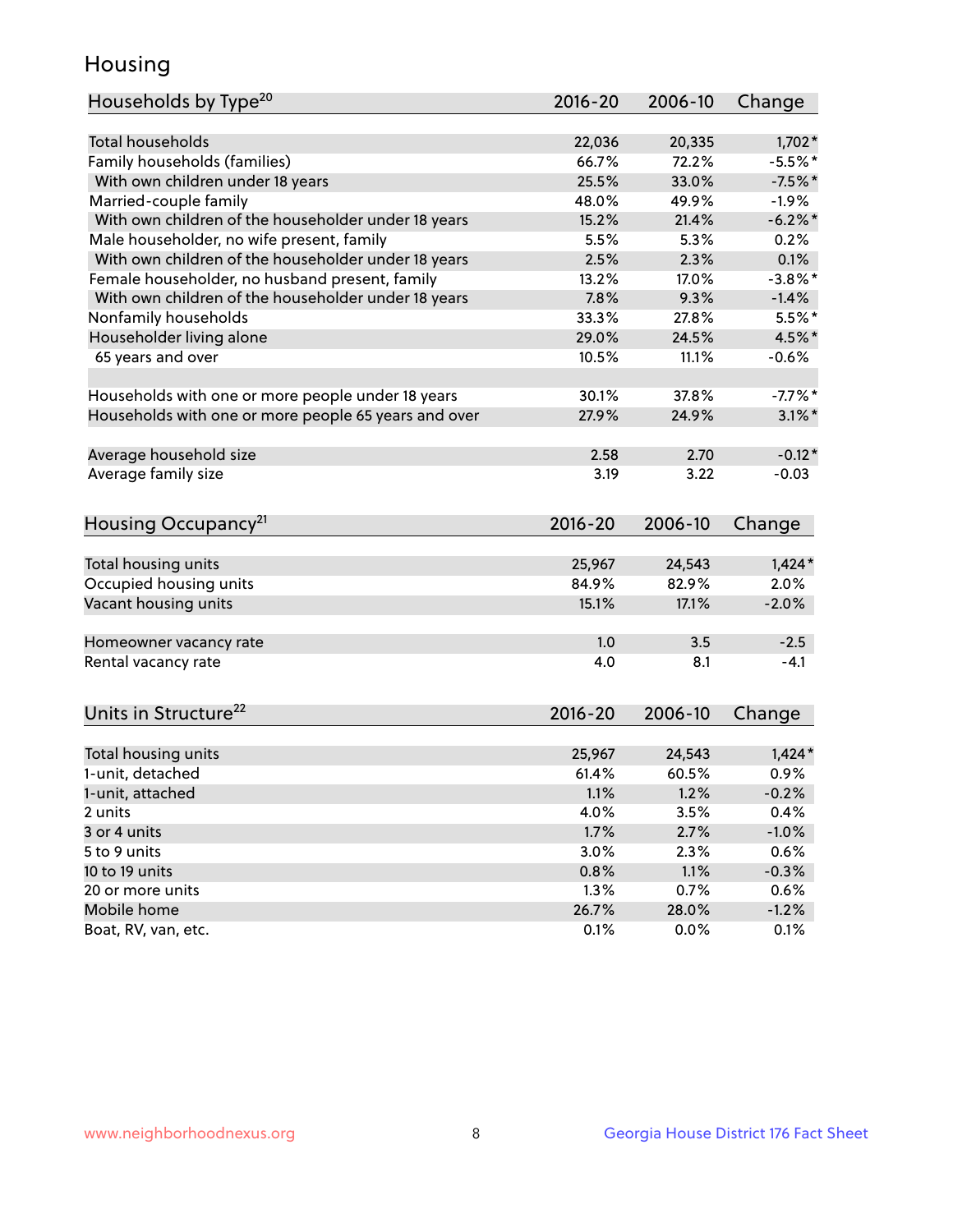## Housing, Continued...

| Year Structure Built <sup>23</sup>             | 2016-20        | 2006-10        | Change       |
|------------------------------------------------|----------------|----------------|--------------|
| Total housing units                            | 25,967         | 24,543         | $1,424*$     |
| Built 2014 or later                            | 4.6%           | (X)            | (X)          |
| Built 2010 to 2013                             | 2.5%           | (X)            | (X)          |
| Built 2000 to 2009                             | 14.1%          | 10.5%          | $3.6\%$ *    |
| Built 1990 to 1999                             | 21.9%          | 22.2%          | $-0.3%$      |
| Built 1980 to 1989                             | 15.6%          | 15.4%          | 0.2%         |
| Built 1970 to 1979                             | 15.4%          | 16.1%          | $-0.7%$      |
| Built 1960 to 1969                             | 8.8%           | 11.6%          | $-2.8\%$ *   |
| Built 1950 to 1959                             | 8.9%           | 12.0%          | $-3.1\%$ *   |
| Built 1940 to 1949                             | 3.3%           | 4.4%           | $-1.1%$      |
| Built 1939 or earlier                          | 4.9%           | 7.9%           | $-3.0\%$ *   |
| Housing Tenure <sup>24</sup>                   | $2016 - 20$    | 2006-10        | Change       |
|                                                |                |                |              |
| Occupied housing units                         | 22,036         | 20,335         | $1,702*$     |
| Owner-occupied                                 | 64.4%          | 68.7%          | $-4.3\%$ *   |
| Renter-occupied                                | 35.6%          | 31.3%          | $4.3\%$ *    |
| Average household size of owner-occupied unit  | 2.62           | 2.67           | $-0.05$      |
| Average household size of renter-occupied unit | 2.52           | 2.78           | $-0.25*$     |
| Residence 1 Year Ago <sup>25</sup>             | $2016 - 20$    | 2006-10        | Change       |
| Population 1 year and over                     | 59,746         | 57,118         | $2,627*$     |
| Same house                                     | 87.9%          | 83.2%          | 4.8%*        |
| Different house in the U.S.                    | 12.0%          | 16.4%          | $-4.5%$ *    |
| Same county                                    | 6.7%           | 8.1%           | $-1.5%$      |
| Different county                               | 5.3%           | 8.3%           | $-3.0\%$ *   |
| Same state                                     | 3.8%           | 4.8%           | $-1.1%$      |
| Different state                                | 1.6%           | 3.5%           | $-1.9%$ *    |
| Abroad                                         | 0.1%           | 0.4%           | $-0.3%$      |
| Value of Housing Unit <sup>26</sup>            | $2016 - 20$    | 2006-10        | Change       |
|                                                |                |                |              |
| Owner-occupied units                           | 14,191         | 13,975         | 216          |
| Less than \$50,000                             | 22.9%          | 32.1%          | $-9.1\%$ *   |
| \$50,000 to \$99,999<br>\$100,000 to \$149,999 | 26.4%          | 28.0%          | $-1.6%$      |
| \$150,000 to \$199,999                         | 23.5%<br>12.4% | 18.9%<br>11.7% | 4.6%*        |
| \$200,000 to \$299,999                         | 9.6%           | 5.6%           | 0.7%         |
| \$300,000 to \$499,999                         | 3.4%           | 2.3%           | 3.9%<br>1.1% |
| \$500,000 to \$999,999                         | 1.1%           | 1.1%           | $-0.0%$      |
| \$1,000,000 or more                            | 0.8%           | 0.4%           | 0.5%         |
| Median (dollars)                               | 101,314        | 81,173         | 20,141*      |
| Mortgage Status <sup>27</sup>                  | $2016 - 20$    | 2006-10        | Change       |
|                                                |                |                |              |
| Owner-occupied units                           | 14,191         | 13,975         | 216          |
| Housing units with a mortgage                  | 49.8%          | 51.8%          | $-1.9%$      |
| Housing units without a mortgage               | 50.2%          | 48.2%          | 1.9%         |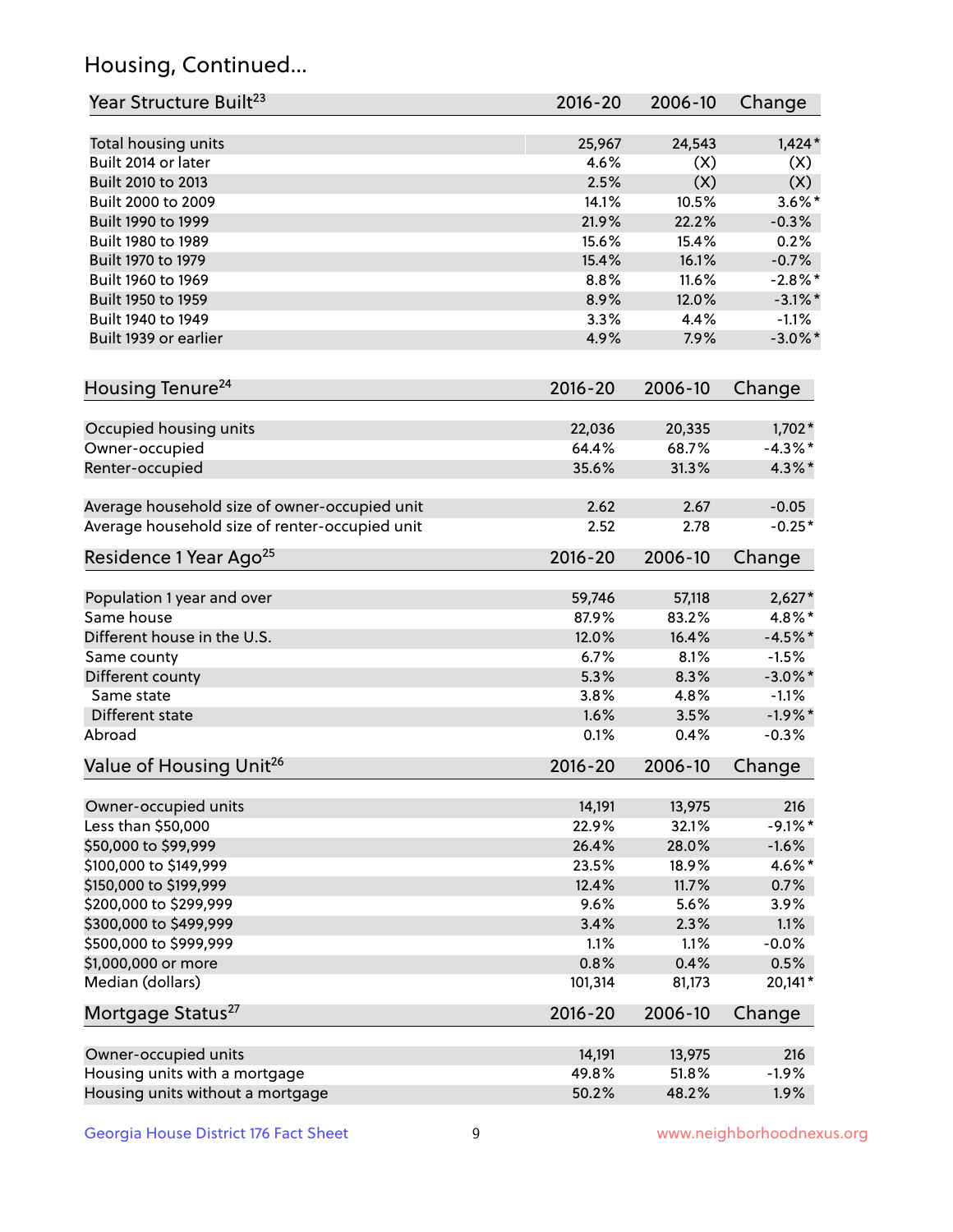## Housing, Continued...

| Selected Monthly Owner Costs <sup>28</sup>                                            | 2016-20     | 2006-10 | Change      |
|---------------------------------------------------------------------------------------|-------------|---------|-------------|
| Housing units with a mortgage                                                         | 7,069       | 7,233   | $-165$      |
| Less than \$300                                                                       | 0.0%        | 0.4%    | $-0.4%$     |
| \$300 to \$499                                                                        | 3.9%        | 8.7%    | $-4.8%$     |
| \$500 to \$999                                                                        | 46.3%       | 50.5%   | $-4.1%$     |
| \$1,000 to \$1,499                                                                    | 35.6%       | 29.3%   | $6.3\%$ *   |
| \$1,500 to \$1,999                                                                    | 8.1%        | 7.9%    | 0.2%        |
| \$2,000 to \$2,999                                                                    | 5.4%        | 2.8%    | 2.6%        |
| \$3,000 or more                                                                       | 0.7%        | 0.5%    | 0.2%        |
| Median (dollars)                                                                      | 998         | 877     | $121*$      |
| Housing units without a mortgage                                                      | 7,123       | 6,742   | 381         |
| Less than \$150                                                                       | 4.3%        | 6.8%    | $-2.4%$     |
| \$150 to \$249                                                                        | 20.3%       | 30.4%   | $-10.1\%$ * |
| \$250 to \$349                                                                        | 25.7%       | 29.6%   | $-4.0%$     |
| \$350 to \$499                                                                        | 31.0%       | 20.3%   | 10.7%*      |
| \$500 to \$699                                                                        | 14.5%       | 10.9%   | 3.6%        |
| \$700 or more                                                                         | 4.2%        | 1.9%    | 2.2%        |
| Median (dollars)                                                                      | 348         | 287     | $62*$       |
| Selected Monthly Owner Costs as a Percentage of<br>Household Income <sup>29</sup>     | $2016 - 20$ | 2006-10 | Change      |
| Housing units with a mortgage (excluding units where<br>SMOCAPI cannot be computed)   | 6,927       | 7,201   | $-274$      |
| Less than 20.0 percent                                                                | 49.8%       | 47.1%   | 2.7%        |
| 20.0 to 24.9 percent                                                                  | 10.1%       | 13.8%   | $-3.7%$     |
| 25.0 to 29.9 percent                                                                  | 12.3%       | 9.6%    | 2.7%        |
| 30.0 to 34.9 percent                                                                  | 7.7%        | 7.9%    | $-0.3%$     |
| 35.0 percent or more                                                                  | 20.1%       | 21.5%   | $-1.4%$     |
| Not computed                                                                          | 142         | 32      | 110         |
| Housing unit without a mortgage (excluding units where<br>SMOCAPI cannot be computed) | 6,946       | 6,678   | 268         |
| Less than 10.0 percent                                                                | 48.7%       | 49.5%   | $-0.8%$     |
| 10.0 to 14.9 percent                                                                  | 17.4%       | 19.6%   | $-2.2%$     |
| 15.0 to 19.9 percent                                                                  | 11.1%       | 10.8%   | 0.3%        |
| 20.0 to 24.9 percent                                                                  | 7.0%        | 6.2%    | 0.8%        |
| 25.0 to 29.9 percent                                                                  | 4.1%        | 4.1%    | $-0.1%$     |
| 30.0 to 34.9 percent                                                                  | 1.4%        | 2.0%    | $-0.5%$     |
| 35.0 percent or more                                                                  | 10.2%       | 7.7%    | 2.5%        |
| Not computed                                                                          | 177         | 64      | 112         |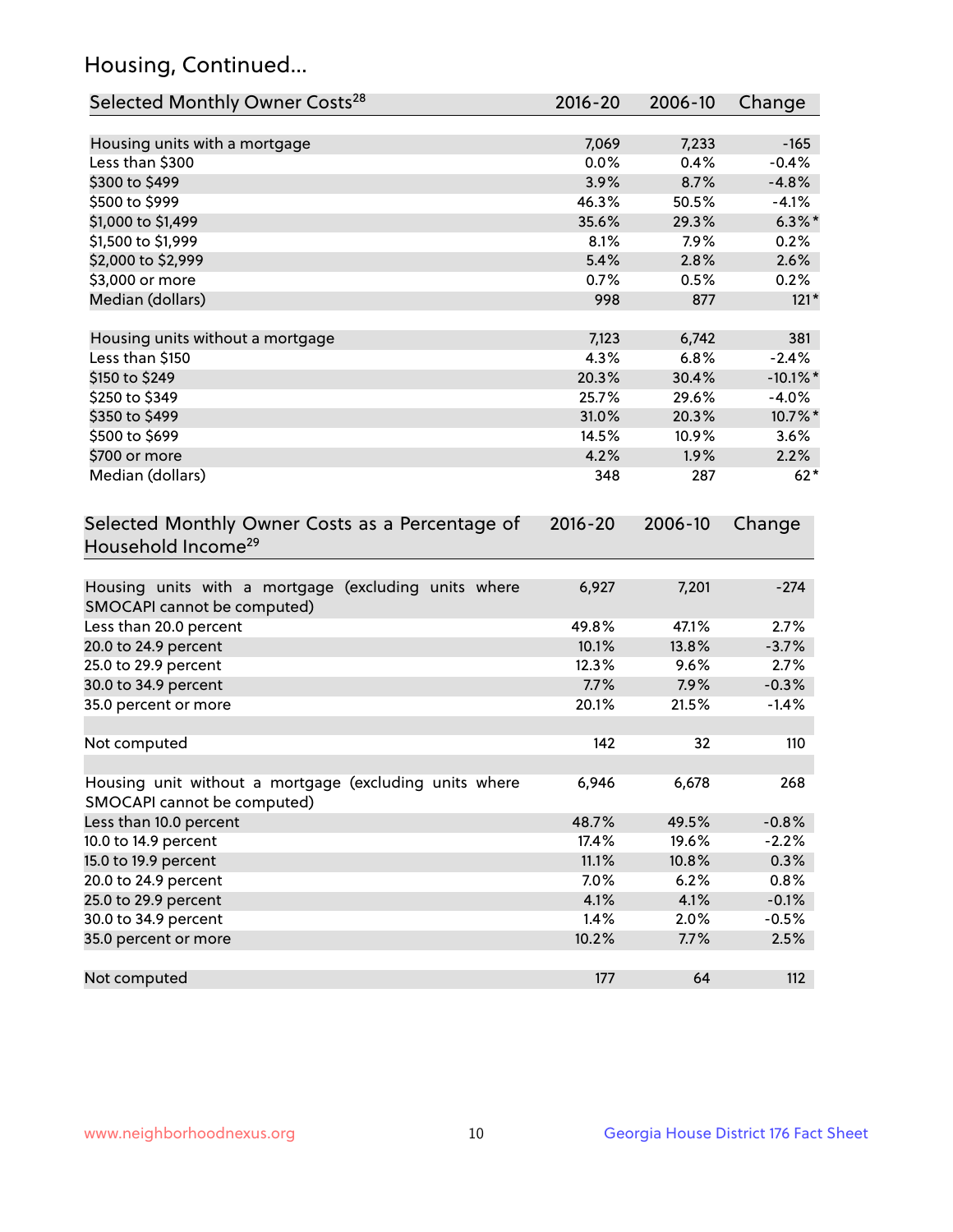## Housing, Continued...

| Gross Rent <sup>30</sup>                                     | 2016-20     | 2006-10 | Change   |
|--------------------------------------------------------------|-------------|---------|----------|
|                                                              |             |         |          |
| Occupied units paying rent                                   | 7,090       | 5,678   | $1,412*$ |
| Less than \$200                                              | 2.8%        | 2.3%    | 0.5%     |
| \$200 to \$499                                               | 19.6%       | 38.6%   | $-19.0%$ |
| \$500 to \$749                                               | 37.0%       | 39.7%   | $-2.7%$  |
| \$750 to \$999                                               | 22.8%       | 12.7%   | 10.0%    |
| \$1,000 to \$1,499                                           | 15.3%       | 5.6%    | 9.7%     |
| \$1,500 to \$1,999                                           | 2.3%        | 0.9%    | 1.4%     |
| \$2,000 or more                                              | 0.3%        | 0.2%    | 0.1%     |
| Median (dollars)                                             | 698         | 560     | $138*$   |
|                                                              |             |         |          |
| No rent paid                                                 | 755         | 681     | 74       |
|                                                              |             |         |          |
| Gross Rent as a Percentage of Household Income <sup>31</sup> | $2016 - 20$ | 2006-10 | Change   |

| Occupied units paying rent (excluding units where GRAPI | 6,762    | 5,521   | $1,241*$ |
|---------------------------------------------------------|----------|---------|----------|
| cannot be computed)                                     |          |         |          |
| Less than 15.0 percent                                  | 15.4%    | 19.8%   | $-4.4%$  |
| 15.0 to 19.9 percent                                    | 12.7%    | 13.8%   | $-1.1%$  |
| 20.0 to 24.9 percent                                    | $11.9\%$ | 10.3%   | 1.6%     |
| 25.0 to 29.9 percent                                    | 9.5%     | 10.5%   | $-1.1%$  |
| 30.0 to 34.9 percent                                    | 12.7%    | $9.0\%$ | 3.7%     |
| 35.0 percent or more                                    | 37.8%    | 36.6%   | 1.2%     |
|                                                         |          |         |          |
| Not computed                                            | 1,083    | 838     | 244      |

## Transportation

| Commuting to Work <sup>32</sup>           | 2016-20 | 2006-10 | Change     |
|-------------------------------------------|---------|---------|------------|
|                                           |         |         |            |
| Workers 16 years and over                 | 24,269  | 22,800  | $1,469*$   |
| Car, truck, or van - drove alone          | 85.5%   | 79.5%   | $6.0\%$ *  |
| Car, truck, or van - carpooled            | $8.0\%$ | 12.8%   | $-4.8\%$ * |
| Public transportation (excluding taxicab) | 0.2%    | 0.3%    | $-0.1%$    |
| Walked                                    | 1.8%    | 1.3%    | 0.4%       |
| Other means                               | $2.0\%$ | $3.6\%$ | $-1.6%$    |
| Worked at home                            | 2.6%    | 2.5%    | 0.1%       |
|                                           |         |         |            |
| Mean travel time to work (minutes)        | 22.1    | 21.0    | 1.1        |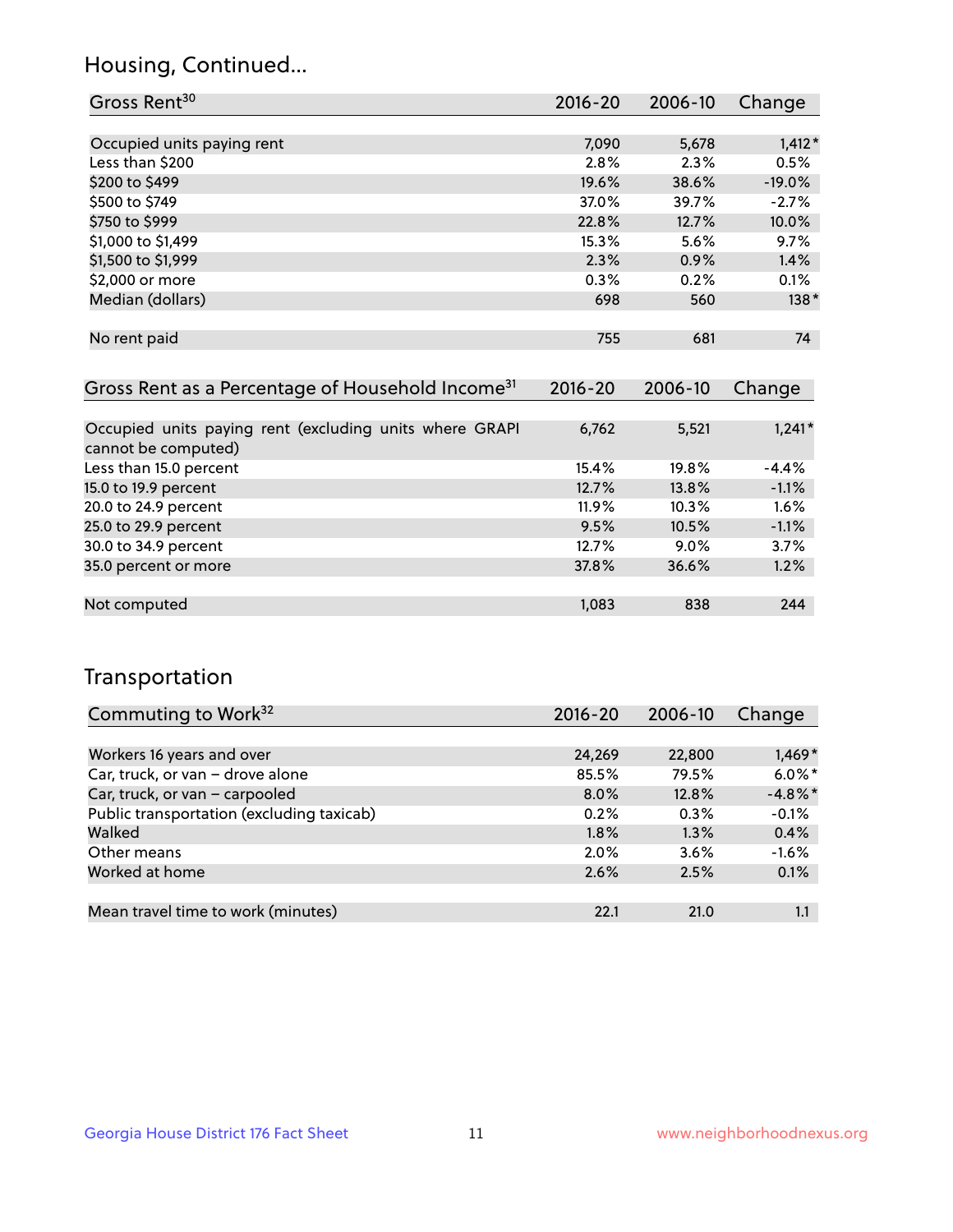## Transportation, Continued...

| Vehicles Available <sup>33</sup> | $2016 - 20$ | 2006-10 | Change   |
|----------------------------------|-------------|---------|----------|
|                                  |             |         |          |
| Occupied housing units           | 22,036      | 20,335  | $1,702*$ |
| No vehicles available            | 7.2%        | 6.4%    | 0.8%     |
| 1 vehicle available              | 33.8%       | 34.8%   | $-1.0%$  |
| 2 vehicles available             | 38.3%       | 37.0%   | 1.4%     |
| 3 or more vehicles available     | 20.7%       | 21.8%   | $-1.1%$  |

#### Health

| Health Insurance coverage <sup>34</sup>                 | 2016-20 |
|---------------------------------------------------------|---------|
|                                                         |         |
| Civilian Noninstitutionalized Population                | 56,481  |
| With health insurance coverage                          | 84.4%   |
| With private health insurance coverage                  | 56.4%   |
| With public health coverage                             | 39.3%   |
| No health insurance coverage                            | 15.6%   |
| Civilian Noninstitutionalized Population Under 19 years | 15,084  |
| No health insurance coverage                            | 7.0%    |
| Civilian Noninstitutionalized Population 19 to 64 years | 32,917  |
| In labor force:                                         | 23,169  |
| Employed:                                               | 22,127  |
| With health insurance coverage                          | 78.6%   |
| With private health insurance coverage                  | 74.9%   |
| With public coverage                                    | 6.1%    |
| No health insurance coverage                            | 21.4%   |
| Unemployed:                                             | 1,043   |
| With health insurance coverage                          | 39.7%   |
| With private health insurance coverage                  | 22.1%   |
| With public coverage                                    | 18.3%   |
| No health insurance coverage                            | 60.3%   |
| Not in labor force:                                     | 9,747   |
| With health insurance coverage                          | 75.7%   |
| With private health insurance coverage                  | 41.9%   |
| With public coverage                                    | 43.8%   |
| No health insurance coverage                            | 24.3%   |